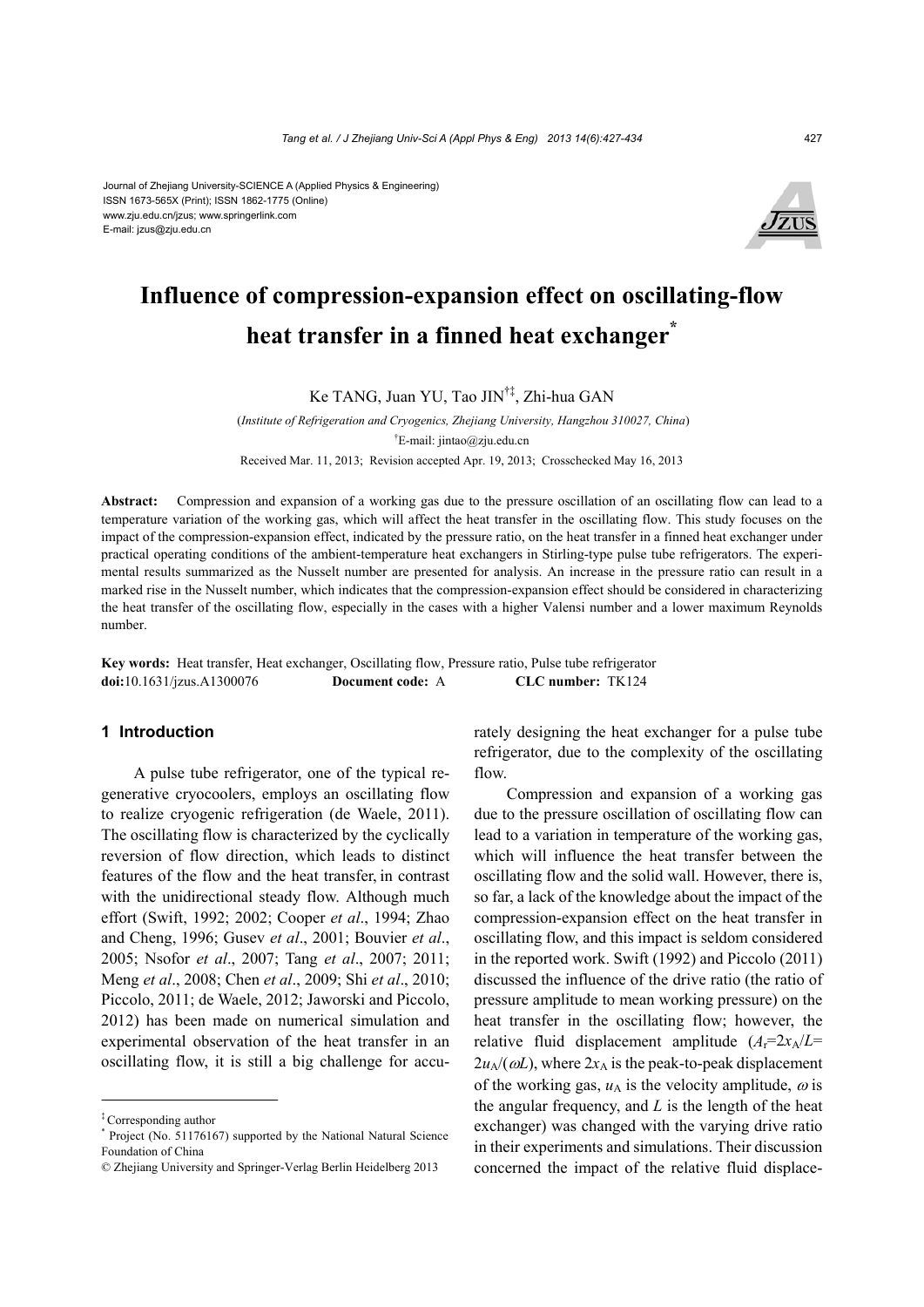ment amplitude  $A_r$ , instead of the compressionexpansion effect.

The compression-expansion effect can be indicated by the pressure ratio, which is usually defined as  $(p_m+p_A)/(p_m-p_A)$  in the field of cryocoolers (where  $p_m$ is the mean working pressure, and  $p_A$  is the pressure amplitude). The present work focuses on the impact of the compression-expansion effect on the heat transfer in the oscillating flow via the pressure ratio. An experimental apparatus was built to observe the space-time averaged heat transfer characteristics of a finned heat exchanger. The experimental operating conditions were set according to the ambienttemperature heat exchangers of Stirling-type pulse tube refrigerators (Dietrich and Thummes, 2010; Qiu *et al*., 2012). The ambient-temperature heat exchangers are used to remove the heat from the warm working gas to the surroundings, and an insufficient heat transfer of the ambient-temperature heat exchangers could deteriorate the refrigeration performance of the pulse tube refrigerators. After a description of the experimental apparatus including the measurement system, the dimensionless similarity criteria used in this study are introduced. The experimental results are summarized into Nusselt number. The emphasis will be put on the dependence of the Nusselt number on the pressure ratio.

#### **2 Experimental**

Fig. 1 shows the schematic of the experimental apparatus, consisting of a linear compressor, a test heat exchanger, a needle valve, and a reservoir.

The linear compressor, which is usually used to drive a Stirling cooler or a Stirling-type pulse tube refrigerator, is the generator of the oscillating flow. The K535 compressor fabricated by Ricor and the 2S102W compressor fabricated by QDrive were used to realize diverse operating conditions. To ensure safe operation, the working current and voltage of the K535 compressor were restricted below 10 A and 50 V, respectively, and those of the 2S102W compressor were controlled below 4 A and 110 V, respectively. The compressor was powered by an AC power supply of Type-PCR1000LA, fabricated by the Kikusui Electronics Co., with the operating parameters of AC 1–150 V/2–300 V, 1 kVA, and 1–999.9 Hz.



**Fig. 1 Schematic of the experimental apparatus**  T1, T2, T3, T4, and T5 denote the thermometers, P1, P2, and P3 denote the pressure sensors, and F denotes the flowmeter

The test heat exchanger, made of copper, has a finned configuration as shown in Fig. 2. The fin thickness and the fin gap are both 0.75 mm. The fin heights range from 2.6 mm to 13.6 mm, with a uniform length of 20 mm (i.e., the length of the test heat exchanger is 20 mm). The heat exchanger was cooled by water, which was supplied by a thermostat set at 293 K. The heat exchanger, together with the tubes for the working gas and the cooling water flowing into and out of the heat exchanger, was thermally isolated by polystyrene foam to reduce the influence of heat transfer with the surroundings.



**Fig. 2 Schematic of the finned heat exchanger** 

For the oscillating flow, a needle valve and a reservoir can form a resistance-compliance impedance, which is usually employed in thermoacoustic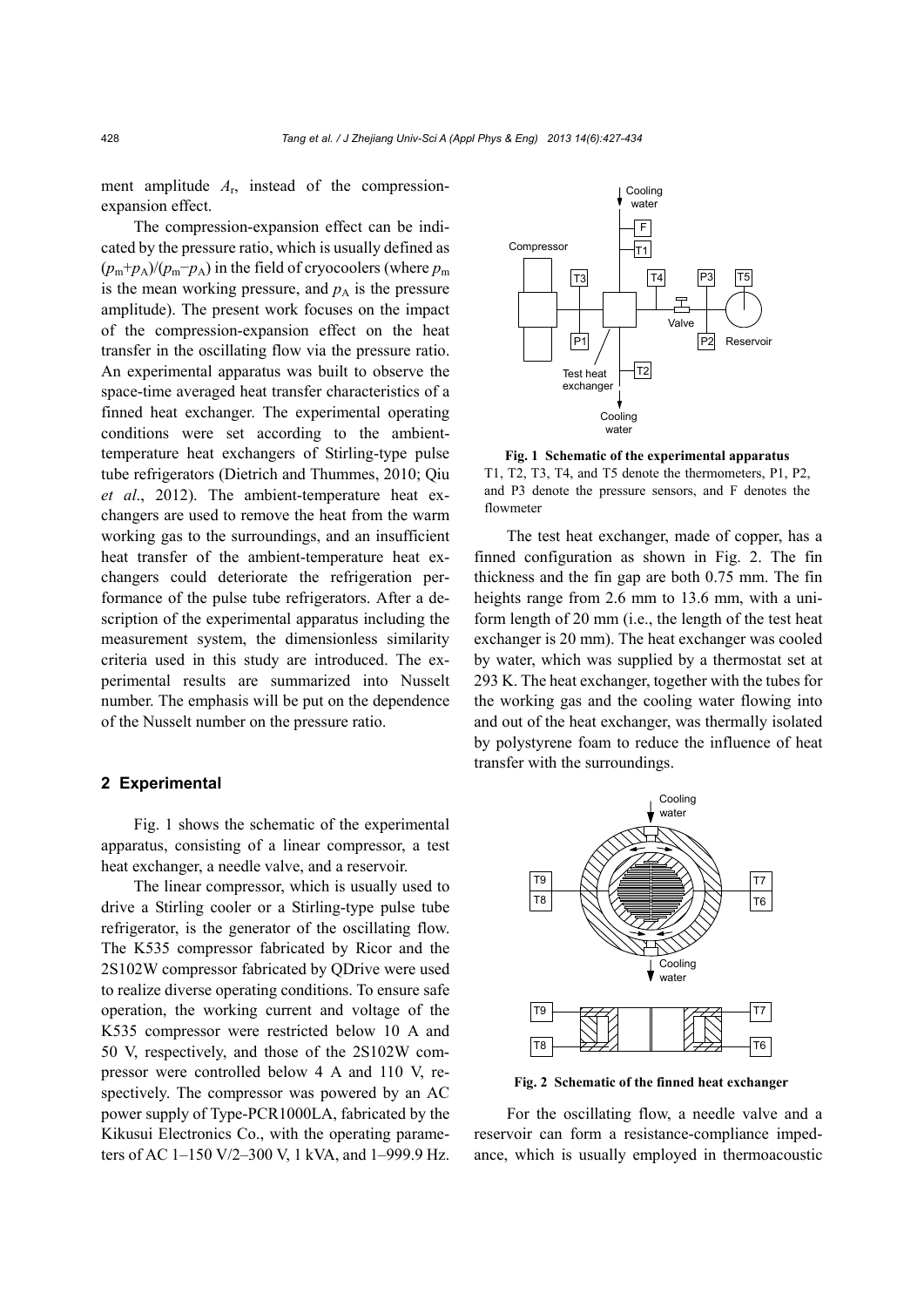engines to measure the acoustic power output (Tang *et al*., 2008). In this work, the valve-reservoir configuration was used to measure the velocity amplitude of the oscillating flow.

The measured parameters include temperature, pressure, and flow rate, as shown in Figs. 1 and 2.

Two platinum resistance thermometers (PT100) of T1 and T2 were used to measure the temperatures of the cooling water flowing into and out of the heat exchanger, by inserting the thermometers into the cooling water through two tee-fittings. The temperatures of working gas at the two ends of the heat exchanger, as well as the working gas temperature in the reservoir, were measured by three PT100 thermometers of T3, T4, and T5 with 2 mm in diameter and 7 mm in length. T3, T4, and T5 were put in the high pressure working gas, and the electricity power supply and voltage signals were transmitted via electric connectors. Additionally, two cone chambers were set to join the ends of the heat exchanger and the connecting tubes. To measure the average temperature of the working gas flowing into and out of all passages formed by the fins, the thermometers of T3 and T4 were located in the cone chambers. Four K-type sheathed thermocouples of T6, T7, T8, and T9, with 0.5 mm in diameter, were inserted into the flange of the heat exchanger to measure the wall temperature. Considering the high sensitivity to the temperature differences instead of the absolute temperatures in this measurement, all these nine thermometers were simultaneously calibrated in a variable-temperature water bath to correct the temperature measurement to  $\pm 0.1$  K.

The pressures, P1 and P2, were measured by two pressure sensors with the range of 0–5 MPa and the accuracy of 0.2% FS (10 kPa). A dynamic pressure sensor P3 with an accuracy of 0.57 kPa was used for more accurate measurement of the dynamic pressure in the reservoir. The pressure amplitude  $p_{A3}$  in the reservoir is a key parameter for calculating the velocity amplitude  $u_A$  in the test heat exchanger, and then with a known  $u_A$ , the maximum Reynolds number *Re*max, the Mach number *Ma*, and the relative fluid displacement amplitude *A*r can all be calculated. More details of the related formulae will be given in the next section.

Besides the temperature and pressure measurement, a mini turbine flowmeter with an accuracy of 0.005 L/min was used for the measurement of the cooling water.

Additionally, as shown in Fig. 1, we do not need a hot heat exchanger in our experimental apparatus to heat the working gas. Actually, the working gas out from the linear compressor was heated by the Joule heating effect due to the current and resistance of coils in the compressor, and the working gas out from the valve-and-reservoir configuration was heated due to the viscous dissipation in the small flow channel of the needle valve.

#### **3 Dimensionless similarity criterion**

Dimensionless similarity criteria were used in this study to summarize the experimental data. Five dimensionless similarity criteria, i.e., the maximum Reynolds number *Re*max, the Valensi number *Va*, the Prandtl number *Pr*, the specific heat ratio *γ*, and the Mach number *Ma*, were determined according to the governing equations (Anderson, 1995) for the unsteady flow of compressible viscous fluid (Appendix). The Prandtl number and specific heat ratio are the thermophysical properties of working fluid. The definitions of *Re*max, *Va*, and *Ma* are as follows:

$$
Re_{\text{max}} = \frac{u_A D_{\text{h}}}{V},\tag{1}
$$

$$
Va = \frac{\omega D_h^2}{V},\tag{2}
$$

$$
Ma = \frac{u_A}{a},\tag{3}
$$

where  $u_A$  is the velocity amplitude,  $D_h$  is the hydraulic diameter,  $\omega$  is the angular frequency,  $\nu$  is the kinematic viscosity, and *a* is the sound speed. According to the pressure amplitude  $p_{A3}$  in the reservoir measured by sensor P3, the velocity amplitude  $u_A$  can be calculated by (Tang *et al*., 2008):

$$
u_{A} = \frac{U_{A}}{A_{flow}} = \frac{p_{A3}\omega C_{res}}{A_{flow}} = \frac{2\pi f p_{A3}V_{res}}{A_{flow}\gamma p_{m2}},
$$
(4)

where  $U_A$  is the volume velocity amplitude,  $A_{flow}$  is the flow area in the test heat exchanger, *C*res is the compliance of the reservoir,  $f$  is the frequency,  $V_{res}$  is the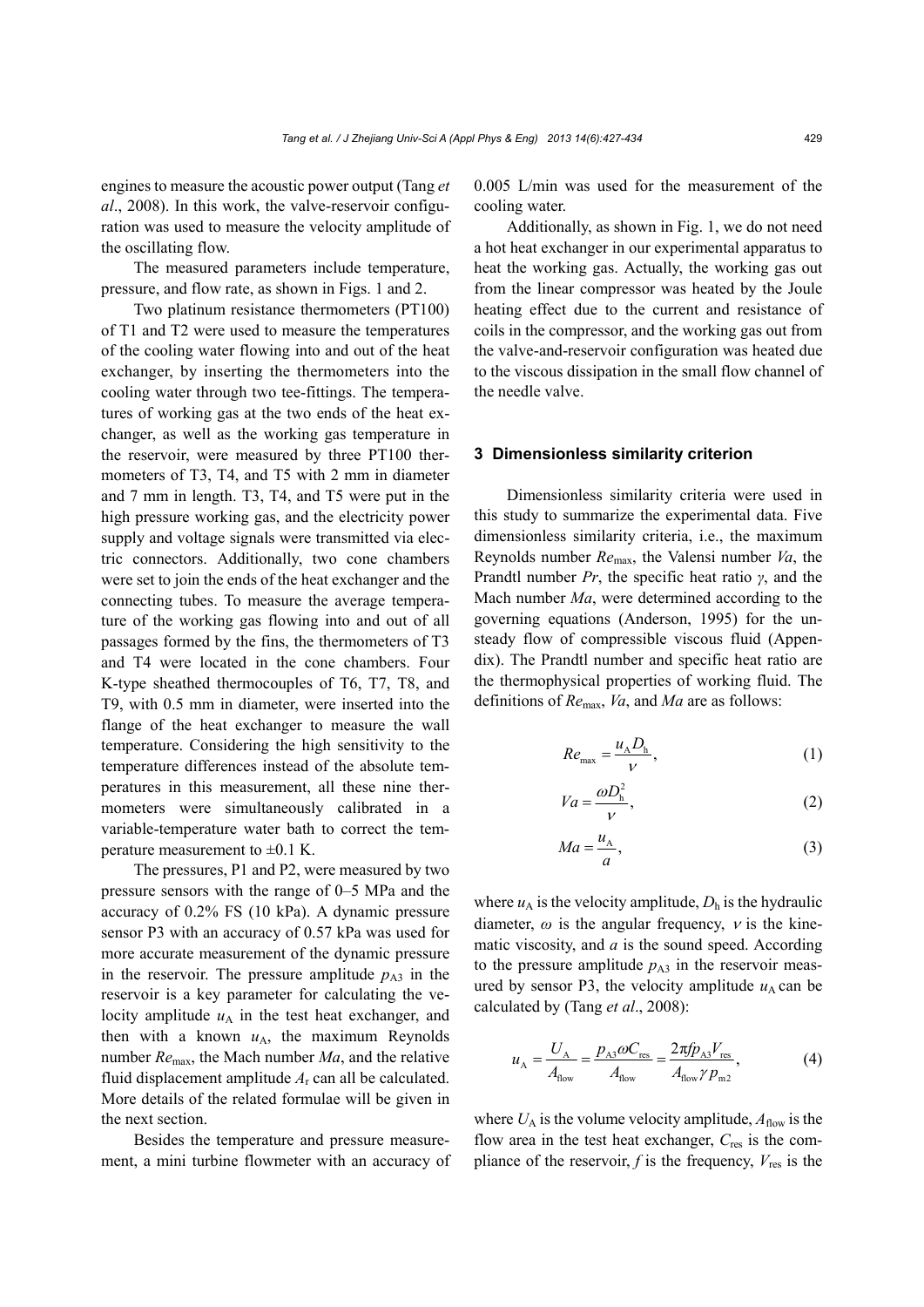volume of the reservoir, and  $p_{m2}$  is the mean working pressure in the reservoir measured by sensor P2.

As previously mentioned, the peak-to-peak displacement of the working fluid with respect to the length of the heat exchanger is an important factor for the heat transfer in oscillating flow (Swift, 1992; 2002; Piccolo, 2011). The dimensionless parameter of the relative fluid displacement amplitude *A*r was also considered in this study.

The space-time averaged heat transfer performance is presented by the Nusselt number, which is defined as

$$
Nu = \frac{hD_{\rm h}}{k},\tag{5}
$$

$$
h = \frac{Q_{h}}{\left(A_{1} + \sum_{i=1}^{n} A_{2,i} \eta_{fin,i}\right) (t_{f} - t_{wi})},
$$
(6)

where  $k$  is the thermal conductivity of the working fluid, *h* is the convective heat transfer coefficient, *Q*<sup>h</sup> is the heat flow transferred from the oscillating flow,  $A_1$  is the area of the base surface,  $A_{2i}$  and  $\eta_{fini}$  are the surface area and the fin efficiency of the *i*th fin, respectively, *n* is the number of the fins, and  $t_f$  and  $t_{wi}$ are the temperatures of the oscillating flow and the base surface, respectively.

 $Q<sub>h</sub>$  was estimated according to the heat flow  $Q<sub>c</sub>$ of the cooling water by considering the heat transfer with the surroundings based on a thermal balance analysis.  $Q_c$  can be calculated by

$$
Q_{\rm c} = q_{\rm v} \rho_{\rm water} c_{\rm water} (t_2 - t_1), \tag{7}
$$

where  $q_V$  is the volume flow rate of the cooling water measured by the flowmeter F (Fig. 1),  $\rho_{\text{water}}$  and  $c_{\text{water}}$ are the density and the specific heat of the cooling water,  $t_1$  and  $t_2$  are the temperatures of the cooling water flowing into and out of the test heat exchanger measured by the thermometers T1 and T2, respectively (Fig. 1).

Additionally, the average temperature of T3 and T4 is taken as the temperature of the oscillating flow  $t_f$ . The wall temperature  $t_{\rm wi}$  is determined according to thermometers T6, T7, T8, and T9, considering the thermal conduction inside the copper wall. The fin efficiency  $\eta_{fin i}$  is calculated with the typical formulae for the rectangular fin (Incropera *et al.*, 2007).

#### **4 Results and analysis**

With helium as the working gas, the heat transfer performance of the finned heat exchanger was tested under a mean working pressure of 2.0 MPa with the K535 compressor, and was also tested under a higher mean working pressure of 2.5 MPa with the 2S102W compressor. The operating frequency ranged from 45 Hz to 100 Hz. According to the critical dimensionless value ( $\beta_{\text{cri}}=2Re_{\text{max}}/Va^{0.5}$ ) of 400–780 (Merkli and Thomann, 1975; Hino *et al*., 1976), all the oscillating flow cases in our experiments were in the range of laminar flow.

Table 1 tabulates the typical experimental data under the mean working pressure of 2.0 MPa.  $p_{m1}$  and  $PR<sub>1</sub>$  denote the mean working pressure and the pressure ratio at P1 (Fig. 1), respectively. Since the mean working pressure was kept almost constant and the variation of working gas temperature  $t_f$  was small (less than 10 K), the Prandtl number and the specific heat ratio, calculated by REFPROP 8.0, are constant. By adjusting the voltage and the frequency of the AC power supply, as well as the opening of the needle valve, the dependence of Nusselt number on pressure ratio was tested with the maximum Reynolds number, and the Valensi number almost fixed. According to Eqs. (1) and (3), the fixed maximum Reynolds number implies an almost constant Mach number, due to the tiny variation of the sound speed in our test. Moreover, for the test heat exchanger, the almost fixed velocity amplitude and angular frequency implied by the maximum Reynolds number and Valensi number (Eqs. (1) and (2)) lead to roughly unchanged relative fluid displacement amplitude.

Table 1 shows that an increase of pressure ratio from 1.100 to 1.300 results in a rise of Nusselt number from 2.694 to 5.395, roughly by 100%. The marked rise of Nusselt number with the pressure ratio, while keeping other dimensionless similarity criteria constant, indicates that the pressure ratio is an independent factor needing to be considered for the heat transfer of the oscillating flow.

Additionally, a stronger compression-expansion effect, indicated by a larger pressure ratio, can enhance the heat transfer of the oscillating flow shown by a larger Nusselt number. This may be attributed to the disturbance of the thermal boundary layer. A higher pressure ratio operation can lead to a stronger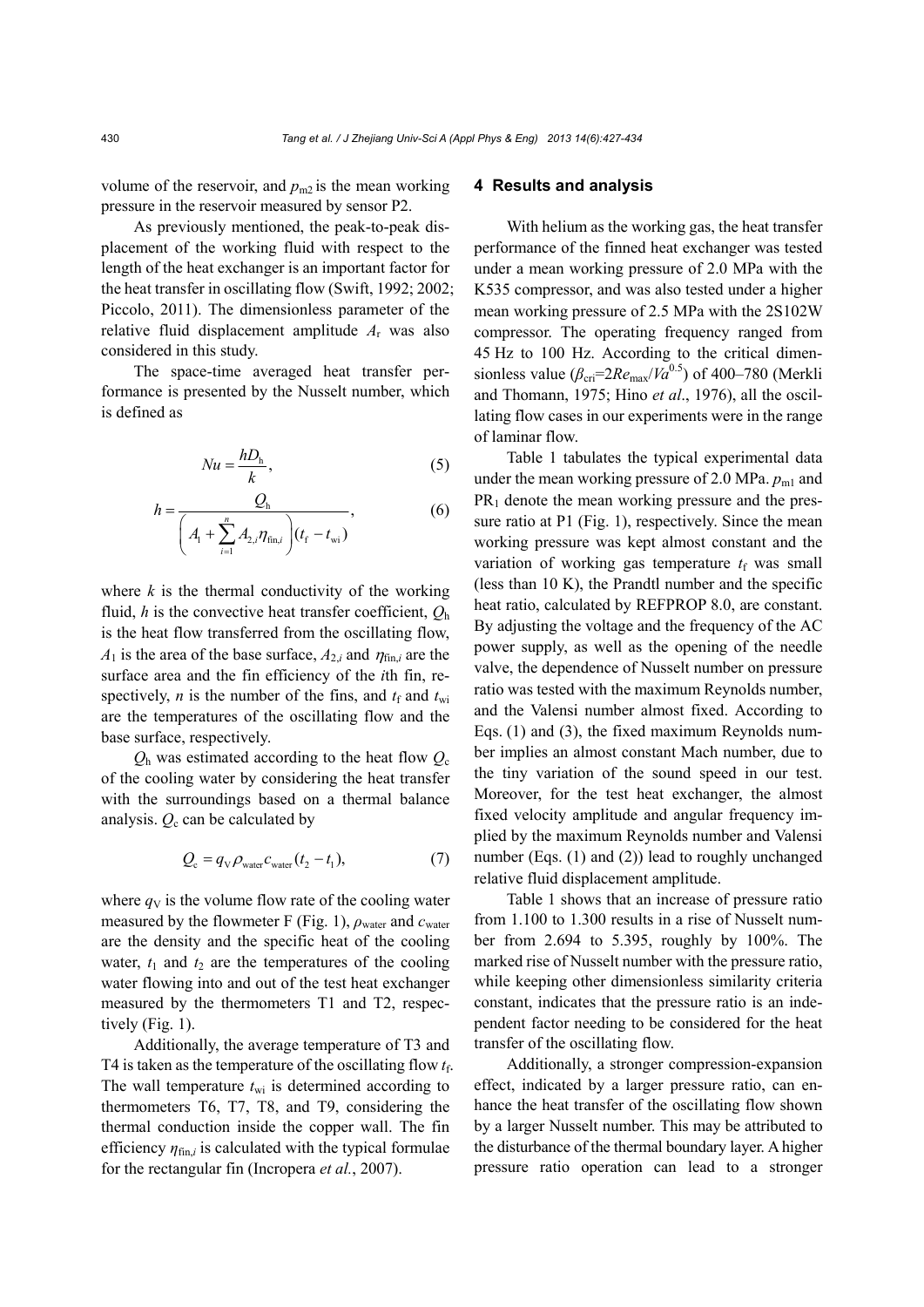|          | $PR_1$ | $Re_{\text{max}}$ | Va    | Pr    |           | Ma     | Ar    | Nu    |
|----------|--------|-------------------|-------|-------|-----------|--------|-------|-------|
| $p_{m1}$ |        |                   |       |       | $c_p/c_v$ |        |       |       |
| 1.996    | 1.300  | 200.6             | 99.7  | 0.660 | 1.664     | 0.0135 | 0.302 | 5.395 |
| 2.000    | 1.261  | 200.0             | 100.4 | 0.660 | 1.664     | 0.0133 | 0.299 | 4.965 |
| 2.016    | 1.219  | 199.9             | 100.6 | 0.660 | 1.664     | 0.0131 | 0.298 | 4.429 |
| 2.008    | 1.180  | 200.6             | 100.3 | 0.660 | 1.664     | 0.0133 | 0.300 | 3.621 |
| 1.999    | 1.140  | 200.2             | 100.1 | 0.660 | 1.664     | 0.0133 | 0.300 | 3.196 |
| 1.999    | 1.100  | 198.8             | 100.6 | 0.660 | 1.664     | 0.0130 | 0.296 | 2.694 |

**Table 1 Typical experimental data under mean working pressure of 2.0 MPa** 

oscillation of the working gas temperature, which implies a sharper variation of the temperature gradient inside the thermal boundary layer. This thinking still needs to be validated by experimental observation or numerical modeling of the temperature distribution.

More results of the Nusselt number with diverse maximum Reynolds number and Valensi number under the mean working pressure of 2.0 MPa are presented in Fig. 3. For different maximum Reynolds number and Valensi number, the Nusselt number always increases with a rise in the pressure ratio, and the difference lies in the slope of increase. The comparison of the square data and the circle data in Fig. 3 shows that a higher Valensi number leads to a larger increasing slope of the Nusselt number. Additionally, a higher maximum Reynolds number results in a smaller increasing slope of the Nusselt number, as presented by the circle data and the triangle data. The same situation can be seen from the experimental results under the mean working pressure of 2.5 MPa, as shown in Fig. 4. Thus, it can be concluded that the impact of compression-expansion effect on the heat transfer of the oscillating flow is more significant in the cases with a higher Valensi number and a lower maximum Reynolds number. The thermal boundary layer thickness, which can be denoted by the thermal penetration depth  $(\delta_{\kappa} = (2\alpha/\omega)^{0.5})$ , where  $\alpha$  is the thermal diffusivity of the working gas), will become smaller in a higher Valensi number situation. The thinner thermal boundary layer may be more sensitive to the compression-expansion effect. In contrast, a higher maximum Reynolds number implies a stronger convection effect, which may relatively weaken the impact of the compression-expansion effect.

Figs. 3 and 4 also show that the increases in the maximum Reynolds number and in the Valensi number can both lead to a rise in the Nusselt number. That is, raising the maximum Reynolds number and the Valensi number can both enhance the heat transfer in the oscillating flow.



**Fig. 3 Dependence of the Nusselt number on the pressure ratio with a mean working pressure of 2.0 MPa** 



**Fig. 4 Dependence of the Nusselt number on the pressure ratio with a mean working pressure of 2.5 MPa** 

#### **5 Conclusions**

An experimental apparatus has been built to test the heat transfer of a finned heat exchanger, aiming for the application of ambient-temperature heat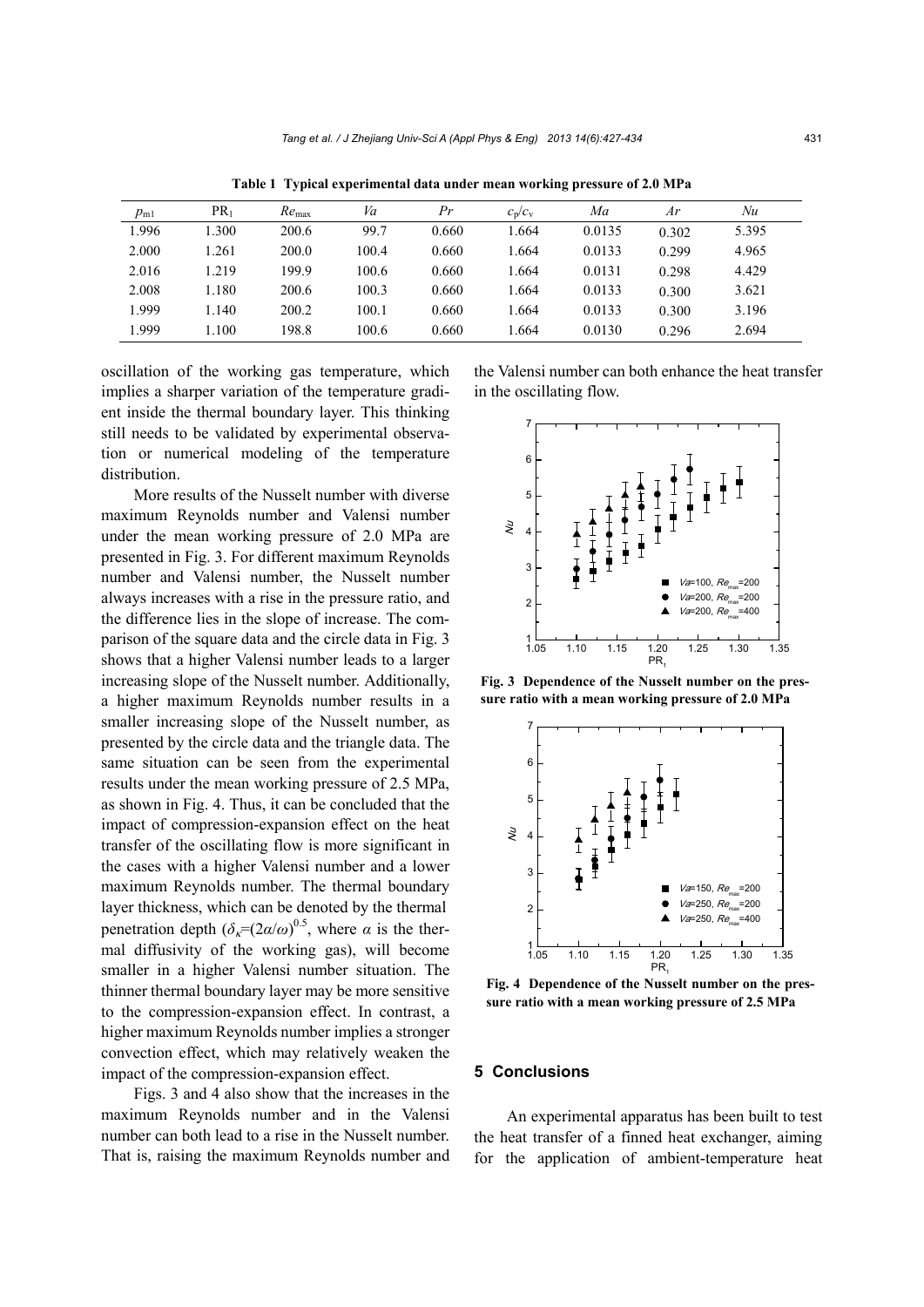exchangers in pulse tube refrigerators. The emphasis of the experimental observation was put on the impact of the compression-expansion effect, indicated by the pressure ratio, on the heat transfer of oscillating flow, which was seldom taken into account in previous studies. The experimental results indicate that the pressure ratio is an independent factor, and an increase in the pressure ratio can lead to a marked rise in the Nusselt number. The increase of the pressure ratio from 1.100 to 1.300 results in the rise of the Nusselt number from 2.694 to 5.395 with the maximum Reynolds number and the Valensi number fixed at 200 and 100, respectively. Moreover, the impact of the compression-expansion effect on the heat transfer in the oscillating flow becomes more significant for the cases with a higher Valensi number and a lower maximum Reynolds number. It is suggested that the pressure ratio should be considered in the treatment of the heat transfer of the oscillating flow.

#### **References**

- Anderson, J.D., 1995. Computational Fluid Dynamics: The Basics with Applications. McGraw-Hill, New York.
- Bouvier, P., Stouffs, P., Bardon, J.P., 2005. Experimental study of heat transfer in oscillatory flow. *International Journal of Heat and Mass Transfer*, **48**(12):2473-2482. [doi:10. 1016/j.ijheatmasstransfer.2005.01.037]
- Chen, Y., Luo, E.C., Dai, W., 2009. Heat transfer characteristics of oscillating flow regenerators in cryogenic temperature range below 20 K. *Cryogenics*, **49**(7):313-319.
- Cooper, W.L., Nee, V.W., Yang, K.T., 1994. An experimental investigation of convective heat transfer from the heated floor of a rectangular duct to a low frequency, large tidal displacement oscillating flow. *International Journal of Heat and Mass Transfer*, **37**(4):581-592.
- de Waele, A.T.A.M., 2011. Basic operation of cryocoolers and related thermal machines. *Journal of Low Temperature Physics*, **164**(5-6):179-236. [doi:10.1007/s10909-011- 0373-x]
- de Waele, A.T.A.M., 2012. Finite heat-capacity effects in regenerators. *Cryogenics*, **52**(1):1-7. [doi:10.1016/j. cryogenics.2011.09.015]
- Dietrich, M., Thummes, G., 2010. Two-stage high frequency pulse tube cooler for refrigeration at 25 K. *Cryogenics*, **50**(4):281-286. [doi:10.1016/j.cryogenics.2010.01.010]
- Gusev, V., Lotton, P., Bailliet, H., Job, S., Bruneau, M., 2001. Thermal wave harmonics generation in the hydrodynamical heat transport in thermoacoustics. *Journal of the Acoustical Society of America*, **109**(1):84-90.
- Hino, M., Sawamoto, M., Takasu, S., 1976. Experiments on transition to turbulence in an oscillatory pipe-flow. *Journal of Fluid Mechanics*, **75**(2):193-207.
- Incropera, F.P., DeWitt, D.P., Bergman, T.L., Lavine, A.S., 2007. Fundamentals of Heat and Mass Transfer, 6th Edition. Wiley, New York.
- Jaworski, A.J., Piccolo, A., 2012. Heat transfer processes in parallel-plate heat exchangers of thermoacoustic devices **—**numerical and experimental approaches. *Applied Thermal Engineering*, **42**:145-153.
- Meng, F., Wang, M., Li, Z., 2008. Lattice Boltzmann simulations of conjugate heat transfer in high-frequency oscillating flows. *International Journal of Heat and Fluid Flow*, **29**(4):1203-1210. [doi:10.1016/j.ijheatfluidflow.2008.03. 001]
- Merkli, P., Thomann, H., 1975. Transition to turbulence in oscillating pipe flow. *Journal of Fluid Mechanics*, **68**(3):567-575.
- Nsofor, E.C., Celik, S., Wang, X.D., 2007. Experimental study on the heat transfer at the heat exchanger of the thermoacoustic refrigerating system. *Applied Thermal Engineering*, **27**(14-15):2435-2442. [doi:10.1016/j.applthermaleng.2007.03.008]
- Piccolo, A., 2011. Numerical computation for parallel plate thermoacoustic heat exchangers in standing wave oscillatory flow. *International Journal of Heat and Mass Transfer*, **54**(21-22):4518-4530. [doi:10.1016/j.ijheat masstransfer.2011.06.027]
- Qiu, L.M., Zhi, X.Q., Han, L., Cao, Q., Gan, Z.H., 2012. Performance improvement of multi-stage pulse tube cryocoolers with a self-precooled pulse tube. *Cryogenics*, **52**(10):575-579. [doi:10.1016/j.cryogenics.2012.05.002]
- Shi, L., Yu, Z., Jaworski, A.J., 2010. Application of laser-based instrumentation for measurement of time-resolved temperature and velocity fields in the thermoacoustic system. *International Journal of Thermal Sciences*, **49**(9):1688- 1701. [doi:10.1016/j.ijthermalsci.2010.03.015]
- Swift, G.W., 1992. Analysis and performance of a large thermoacoustic engine. *Journal of the Acoustical Society of America*, **92**(3):1551-1563.
- Swift, G.W., 2002. Thermoacoustics: A Unifying Perspective for Some Engines and Refrigerators. Acoustical Society of America, American Institute of Physics, New York.
- Tang, K., Huang, Z.J., Jin, T., Bao, R., Chen, G.B., 2007. Influence of input acoustic power on regenerator's performance. *Journal of Zhejiang University-SCIENCE A*, **8**(9):1452-1456. [doi:10.1631/jzus.2007.A1452]
- Tang, K., Huang, Z.J., Jin, T., Chen, G.B., 2008. Impact of load impedance on the performance of a thermoacoustic system employing acoustic pressure amplifier. *Journal of Zhejiang University-SCIENCE A*, **9**(1):79-87. [doi:10.1631/ jzus.A071340]
- Tang, K., Zhang, Y., Lin, X.G., Jin, S.H., Jin, T., 2011. Hydrodynamic and thermal development of compressible oscillatory flow inside circular channel. *Cryogenics*, **51**(3):139-145. [doi:10.1016/j.cryogenics.2010.12.011]
- Zhao, T.S., Cheng, P., 1996. Oscillatory heat transfer in a pipe subjected to a laminar reciprocating flow. *Journal of Heat Transfer-Transactions of the ASME*, **118**(3):592-597.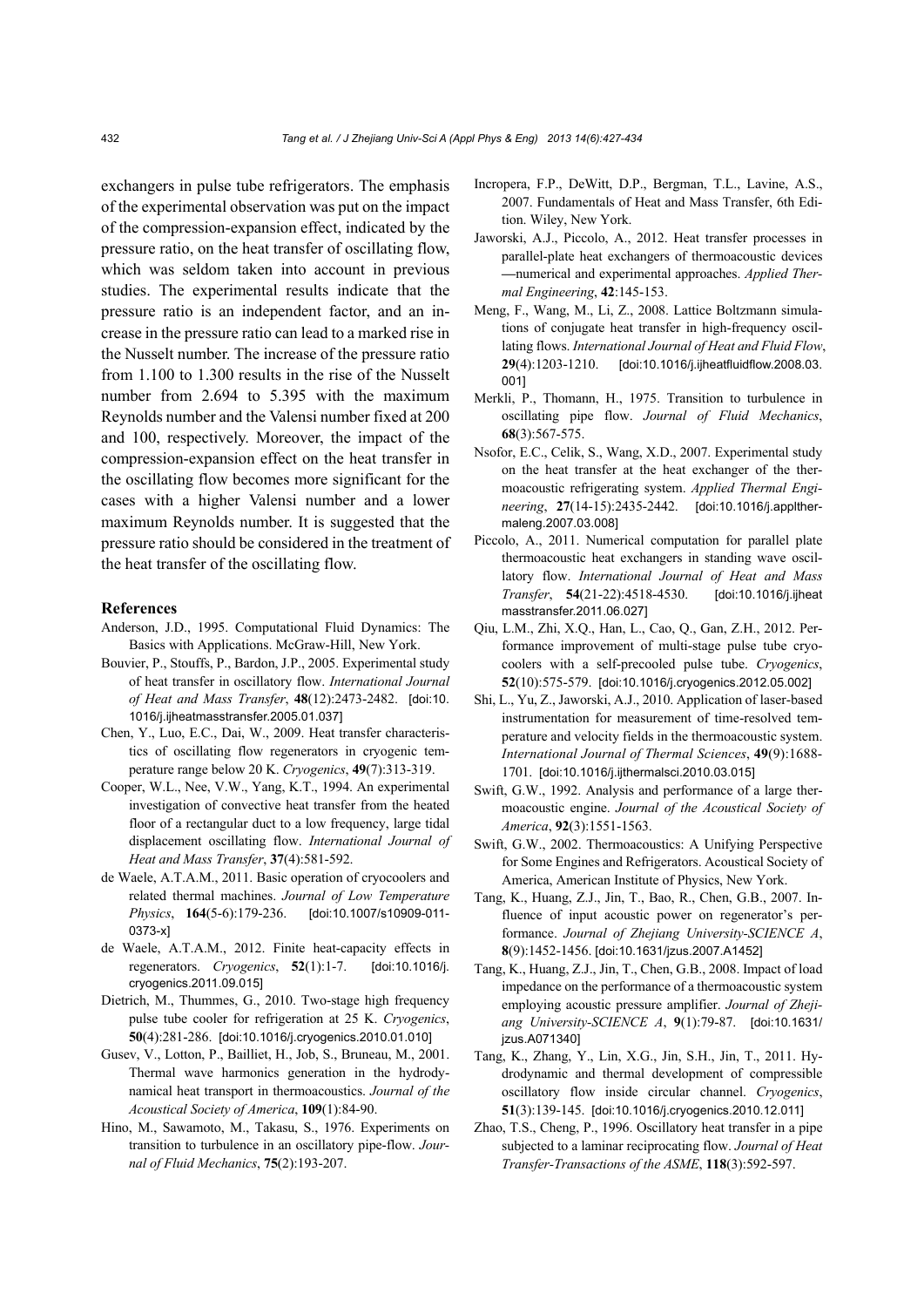## **Appendix**

This appendix presents the determination of the five dimensionless similarity criteria, i.e., the maximum Reynolds number *Re*max, the Valensi number *Va*, the Prandtl number *Pr*, the specific heat ratio *γ*, and the Mach number *Ma*.

The governing equations for the unsteady flow of compressible viscous fluid, as well as the equation of state for ideal gas, are as follows (Anderson, 1995):

$$
\frac{\partial \rho}{\partial t} + \nabla \cdot (\rho V) = 0,\tag{A1}
$$

$$
\rho \frac{\partial V}{\partial t} + \nabla V \cdot (\rho V) = -\nabla p - \frac{2}{3} \nabla [\mu (\nabla \cdot V)]
$$
  
+  $\nabla \cdot [\mu (\nabla V)^{\mathrm{T}}] + \nabla \cdot [\mu (\nabla V)]g,$  (A2)

$$
\rho c_p \frac{\partial T}{\partial t} + \rho c_p V \cdot \nabla T
$$
  
=  $\nabla \cdot [k(\nabla T)] + \left[ \frac{\partial p}{\partial t} + V \cdot \nabla p \right] + \Phi,$  (A3)

$$
p = \rho RT,\tag{A4}
$$

where *T*,  $p$ ,  $\rho$ ,  $c_p$ ,  $\mu$ ,  $k$ , and *R* are the temperature, pressure, density, constant-pressure specific heat, viscosity, thermal conductivity, and gas constant, respectively. *V* is the vector of velocity,  $(\nabla \cdot V)$  and  $(\nabla V)^T$  are two tensors, *t* is the time, and  $\Phi$  denotes the energy dissipation due to the viscosity.

The following dimensionless parameters with the superscript  $*$  are defined to normalize Eqs. (A1)– (A4).

$$
\begin{cases}\n x^* = \frac{x}{L_0}, \ y^* = \frac{y}{L_0}, \\
 z^* = \frac{z}{L_0}, \ t^* = \frac{t}{t_0}, \\
 V^* = \frac{V}{u_0}, \ T^* = \frac{T}{T_0}, \\
 p^* = \frac{p}{p_0}, \ \rho^* = \frac{\rho}{\rho_0}, \\
 c_p^* = \frac{c_p}{c_{p0}}, \ \mu^* = \frac{\mu}{\mu_0}, \\
 k^* = \frac{k}{k_0}, \ \Phi^* = \frac{\Phi}{\mu_0 (u_0 / L_0)^2},\n\end{cases} (A5)
$$

where the subscript 0 indicates the characteristic parameters to nondimensionalize the variables.

Substituting Eq.  $(A5)$  into Eqs.  $(A1)$ – $(A4)$  gives the nondimensional forms of the governing equations and the equation of state as follows:

$$
\frac{\partial \rho^*}{\partial t^*} + \frac{t_0 u_0}{L_0} \nabla \cdot (\rho^* V^*) = 0,
$$
\n(A6)

$$
\rho^* \frac{\partial V^*}{\partial t^*} + \frac{t_0 u_0}{L_0} \nabla V^* \cdot (\rho^* V^*)
$$
\n
$$
= -\frac{t_0 R T_0}{u_0 L_0} \nabla p^* - \frac{2}{3} \frac{t_0 V_0}{L_0^2} \nabla [\mu^* (\nabla \cdot V^*)]
$$
\n
$$
+ \frac{t_0 V_0}{L_0^2} \nabla \cdot [\mu^* (\nabla V^*)^T] + \frac{t_0 V_0}{L_0^2} \nabla \cdot [\mu^* (\nabla V^*)],
$$
\n
$$
\rho^* c_p^* \frac{\partial T^*}{\partial t^*} + \frac{t_0 u_0}{L_0} \rho^* c_p^* V \cdot \nabla T^*
$$
\n
$$
= \frac{t_0 \alpha_0}{L_0^2} \nabla \cdot [k^* (\nabla T^*)]
$$
\n
$$
+ \left[ \frac{R}{c_{p0}} \frac{\partial p^*}{\partial t^*} + \frac{R t_0 u_0}{c_{p0} L_0} V^* \cdot \nabla p^* \right] + \frac{V_0 t_0 u_0^2}{c_{p0} T_0 L_0^2} \phi^*,
$$
\n
$$
p^* = \rho^* T^*,
$$
\n(A9)

where  $\nu$  and  $\alpha$  are the kinematic viscosity and the thermal diffusivity, respectively.

Considering the characteristics of the oscillating flow, we set

$$
\begin{cases}\nL_0 = D_{\rm h}, \\
t_0 = \frac{1}{\omega}, \\
u_0 = u_{\rm A},\n\end{cases}
$$
\n(A10)

and

$$
\begin{cases}\nRe_{\text{max}} = \frac{u_0 L_0}{v_0} = \frac{u_A D_h}{v_0}, \\
V a = \frac{L_0^2}{t_0 v_0} = \frac{\omega D_h^2}{v}, \\
\gamma = \frac{c_{\text{p0}}}{c_{\text{v0}}}, \\
Pr = \frac{v_0}{\alpha_0}, \\
Ma = \frac{u_0}{a_0} = \frac{u_A}{a_0}.\n\end{cases} (A11)
$$